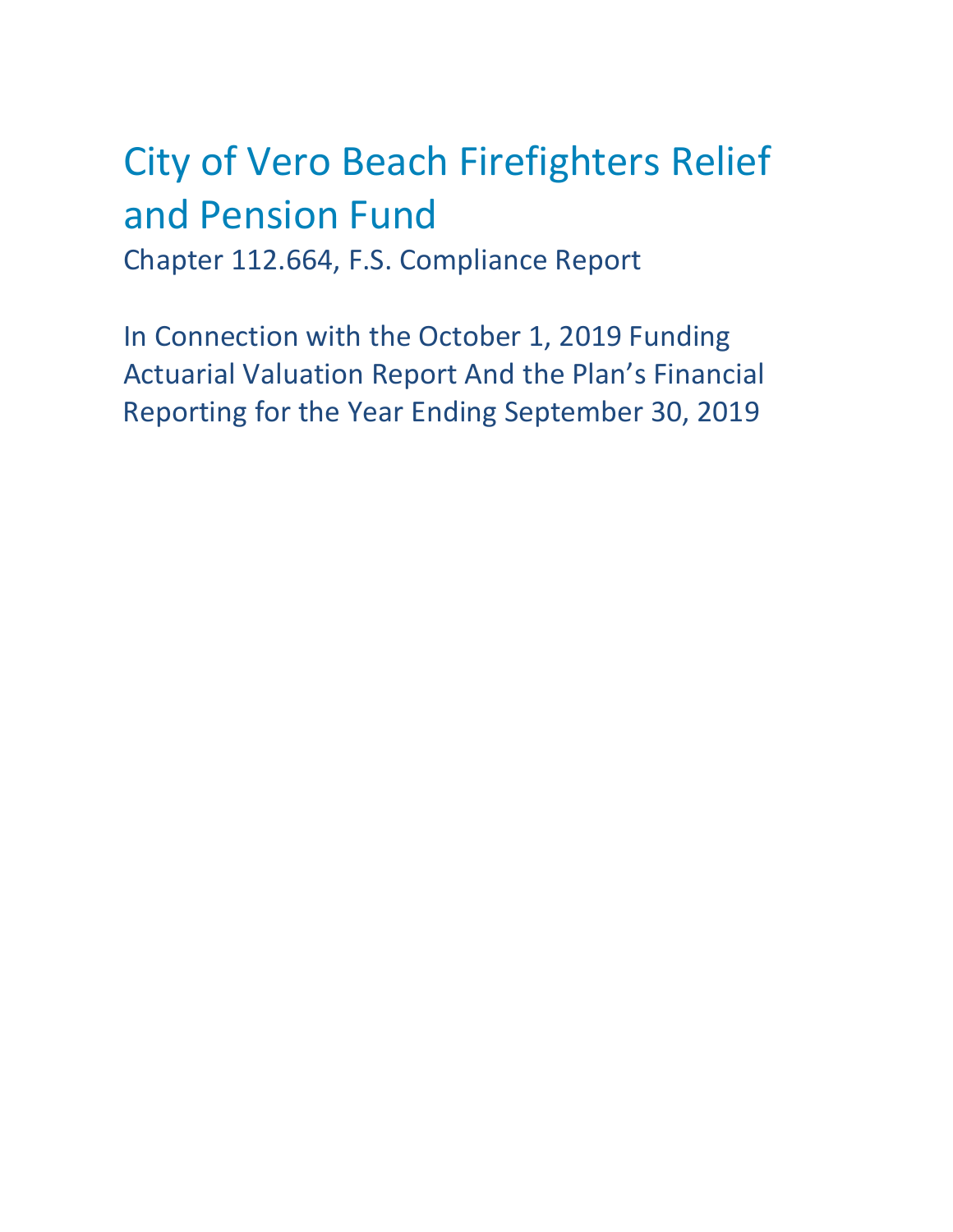

April 17, 2020

Board of Trustees City of Vero Beach Firefighters Relief and Pension Fund Vero Beach, Florida

Dear Board Members:

Gabriel, Roeder, Smith & Company (GRS) has been engaged by the City of Vero Beach Firefighters Relief and Pension Fund (Plan) to prepare a disclosure report to satisfy the requirements set forth in Ch. 112.664, F.S. and as further required pursuant to Ch. 60T-1.0035, F.A.C.

This report was prepared at the request of the Board and is intended for use by the Pension Fund and those designated or approved by the Board. This report may be provided to parties other than the Fund only in its entirety and only with the permission of the Board.

The purpose of the report is to provide the required information specified in Ch. 112.664, F.S. as well as supplement this information with additional exhibits. This report should not be relied on for any purpose other than the purpose described above.

The findings in this report are based on data or other information through September 30, 2019. Future actuarial measurements may differ significantly from the current measurements presented in this report due to such factors as the following: plan experience differing from that anticipated by the economic or demographic assumptions; changes in economic or demographic assumptions; increases or decreases expected as part of the natural operation of the methodology used for these measurements (such as the end of an amortization period or additional cost or contribution requirements based on the plan's funded status); and changes in plan provisions or applicable law. The scope of this engagement does not include an analysis of the potential range of such measurements.

This report was based upon information furnished by the Plan Administrator and the City concerning Retirement Plan benefits, financial transactions, plan provisions and active members, terminated members, retirees and beneficiaries. We checked for internal and year-to-year consistency, but did not audit the data. We are not responsible for the accuracy or completeness of the information provided by the Plan Administrator and the City.

Except as otherwise indicated as required for the disclosures contained herein, this report was prepared using certain assumptions selected by the Board as described in our October 1, 2019 actuarial valuation report. This report is also based on the Plan Provisions, census data, and financial information as summarized in our October 1, 2019 actuarial valuation report. Please refer to the October 1, 2019 actuarial valuation report, dated February 12, 2020, for summaries and descriptions of this information.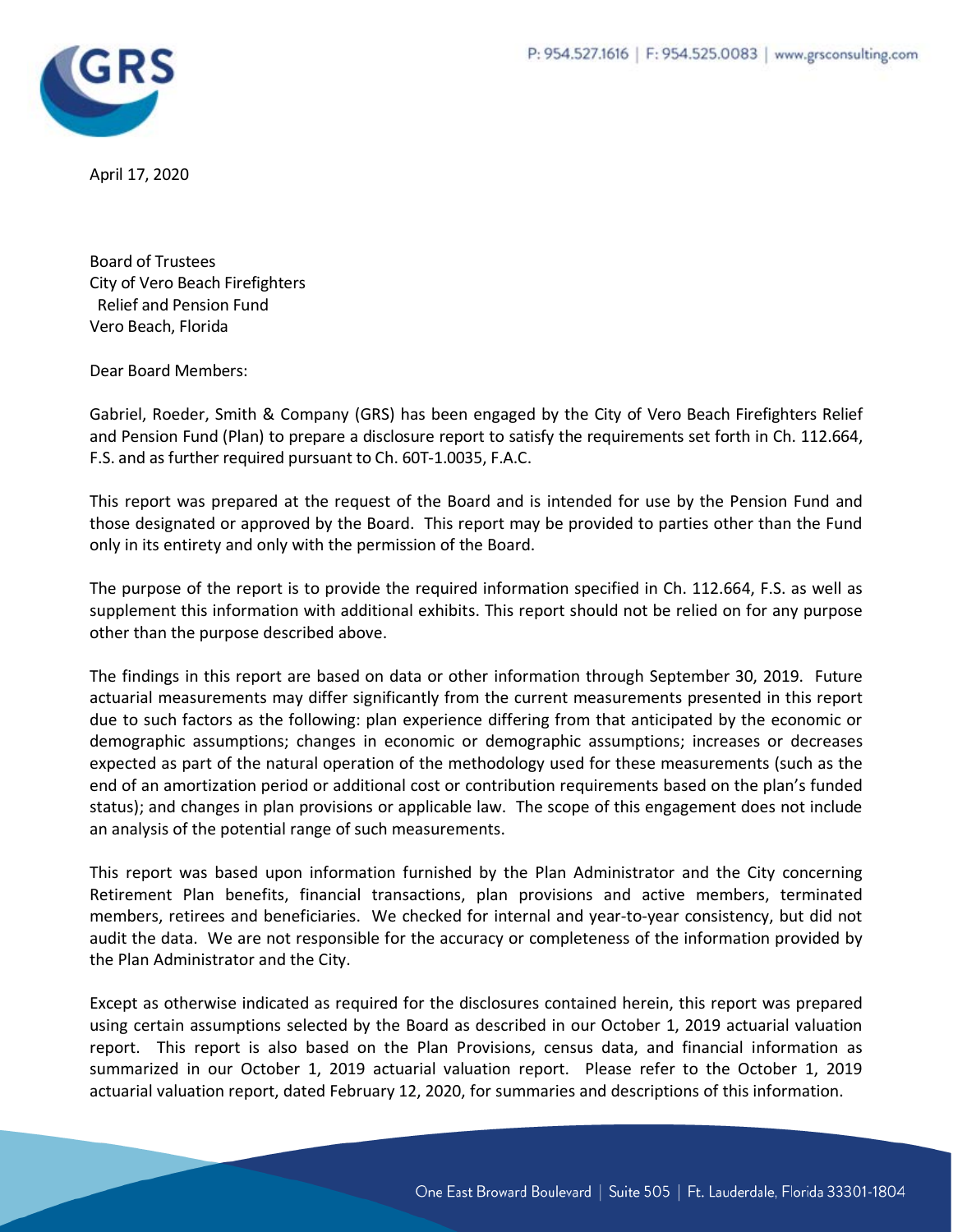The use of an investment return assumption that is 2% higher than the investment return assumption used to determine the funding requirements does not represent an estimate of future Plan experience nor does it reflect an observation of future return estimates inherent in financial market data. The use of this investment return assumption is provided as a counterpart to the Chapter 112.664, Florida Statutes requirement to utilize an investment return assumption that is 2% lower than the assumption used to determine the funding requirements. The inclusion of the additional exhibits showing the effect of using a 2% higher investment return assumption shows a more complete assessment of the range of possible results as opposed to showing a one-sided range as required by Florida Statutes.

Jeffrey Amrose and Trisha Amrose are members of the American Academy of Actuaries and meet the Qualification Standards of the American Academy of Actuaries to render the actuarial opinions contained herein. The signing actuaries are independent of the plan sponsor.

This report has been prepared by actuaries who have substantial experience valuing public employee retirement systems. To the best of our knowledge the information contained in this report is accurate and fairly presents the actuarial position of the Retirement Plan as of the valuation date. All calculations have been made in conformity with generally accepted actuarial principles and practices, with the Actuarial Standards of Practice issued by the Actuarial Standards Board and with applicable statutes.

With respect to the reporting standards for defined benefit retirement plans or systems contained in Section 112.664(1) F.S., the actuarial disclosures required under this section were prepared and completed by me or under my direct supervision, and I acknowledge responsibility for the results. To the best of my knowledge, the results are complete and accurate, and in my opinion, meet the requirements of Section 112.664(1), F.S. and Section 60T-1.0035, F.A.C.

Respectfully submitted,

GABRIEL, ROEDER, SMITH AND COMPANY

 $By \frac{1}{\sqrt{M_r}}$  where  $By$ 

 Jeffrey Amrose, MAAA Trisha Amrose, MAAA Enrolled Actuary No. 20-6599 Enrolled Actuary No. 20-8010 Senior Consultant & Actuary Consultant & Actuary

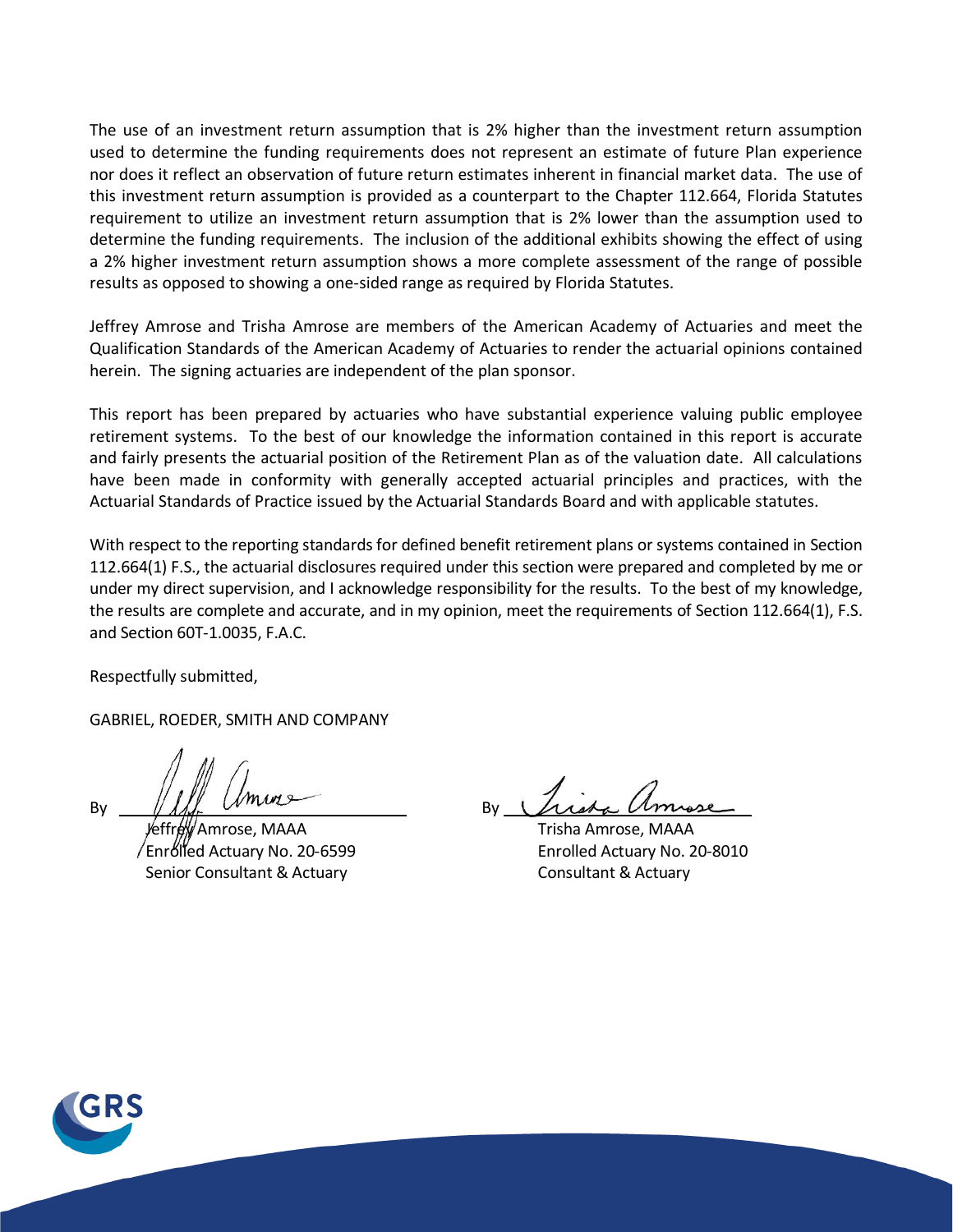## **TABLE OF CONTENTS**

| Title                                                                 | Page |
|-----------------------------------------------------------------------|------|
| Ch. 112.664, F.S. Results                                             |      |
| Schedule of Changes in Net Pension Liability                          |      |
| Using financial reporting assumptions per GASB Statement No. 67<br>1. |      |
| Using assumptions prescribed in Section 112.664(1)(a), F.S.<br>2.     |      |
| Using assumptions prescribed in Section 112.664(1)(b), F.S.<br>3.     | 3    |
| Using the mandated mortality and funding interest rate +2%<br>4.      | 4    |
| Assets Versus Benefit Payments Projections                            |      |
| Using assumptions from the Plan's latest Actuarial Valuation<br>1.    | 5    |
| Using assumptions prescribed in Section 112.664(1)(a), F.S.<br>2.     | 6    |
| Using assumptions prescribed in Section 112.664(1)(b), F.S.<br>3.     |      |
| Using the mandated mortality and funding interest rate $+2\%$<br>4.   | 8    |
| <b>Actuarially Determined Contribution</b>                            | 9    |

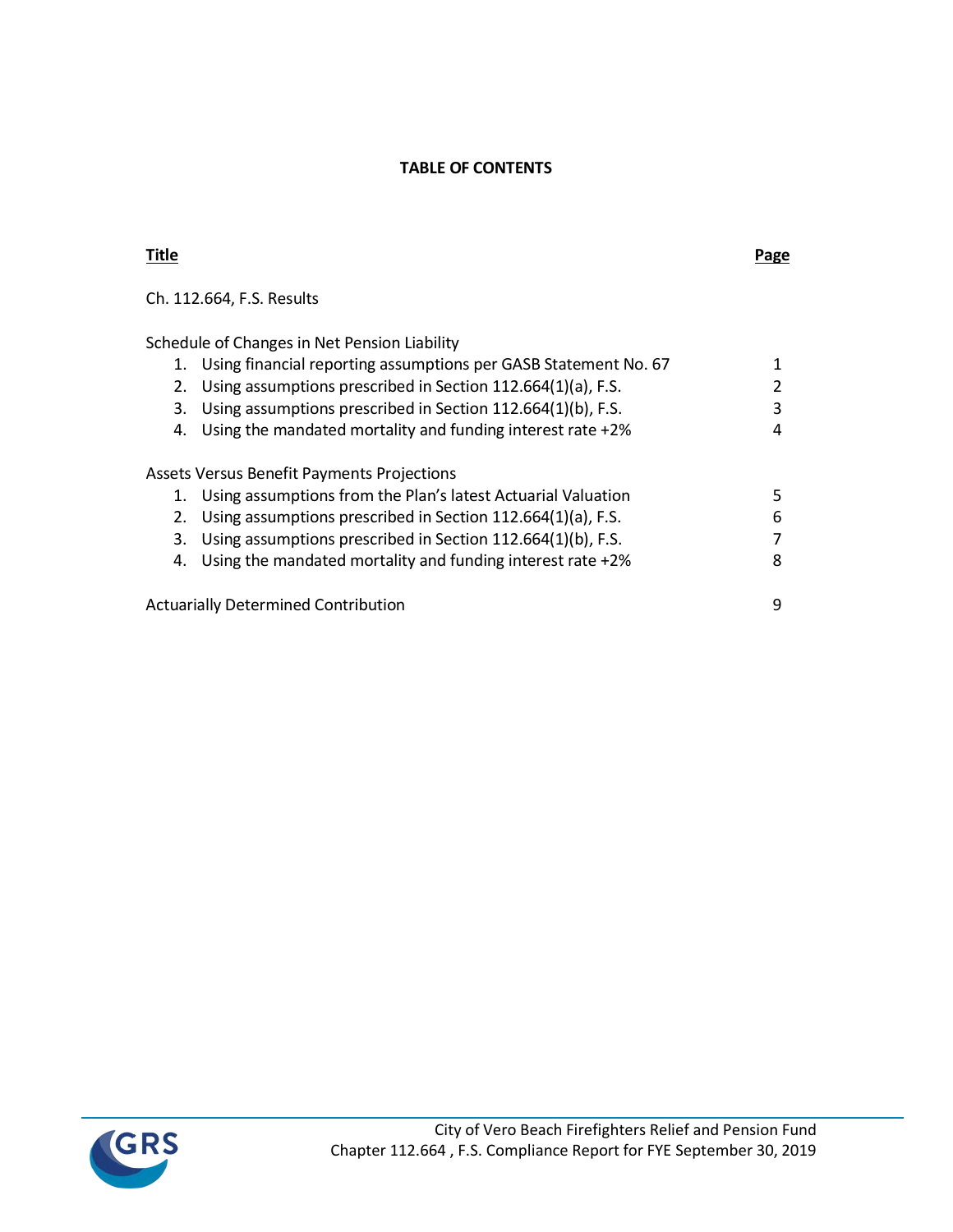**CH. 112.664, Florida Statutes**

**RESULTS**

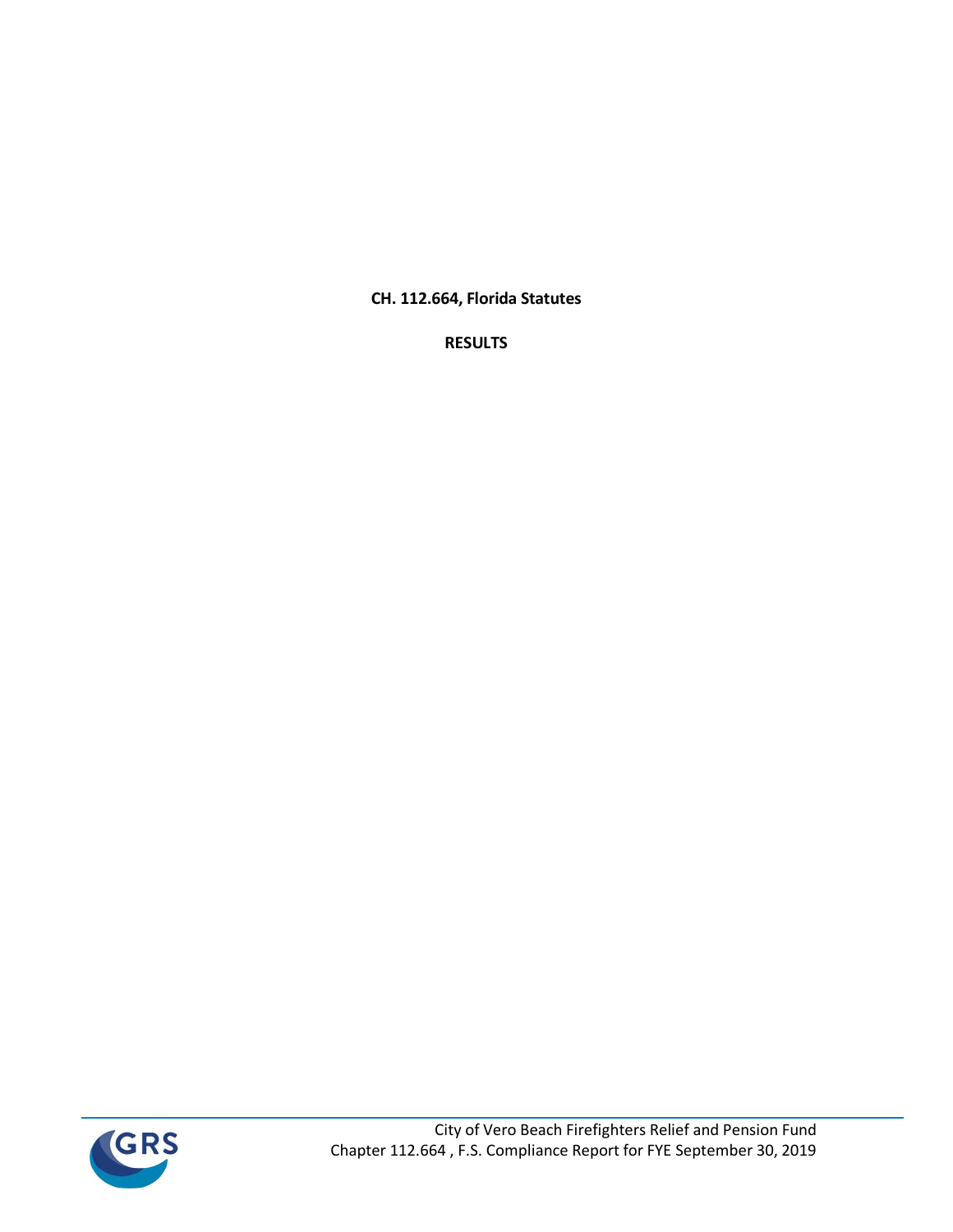# **Schedule of Changes in the Employers' Net Pension Liability Using Financial Reporting Assumptions per GASB Statement No. 67**

| Fiscal year ending September 30,                           | 2019                     |
|------------------------------------------------------------|--------------------------|
| 1. Total Pension Liability                                 |                          |
| a. Service Cost                                            | \$                       |
| b. Interest                                                | 475,071                  |
| c. Benefit Changes                                         |                          |
| d. Difference between actual & expected experience & Other | 176,997                  |
| e. Assumption Changes                                      |                          |
| f. Benefit Payments                                        | (742, 693)               |
| g. Contribution Refunds                                    |                          |
| h. Net Change in Total Pension Liability                   | (90, 625)                |
| i. Total Pension Liability - Beginning                     | 8,289,195                |
| j. Total Pension Liability - Ending                        | \$<br>8,198,570          |
| 2. Plan Fiduciary Net Position                             |                          |
| a. Contributions - Employer                                | \$<br>121,788            |
| b. Contributions - State                                   | 138,674                  |
| c. Contributions - Non-Employer Contributing Entity        |                          |
| d. Contributions - Member                                  |                          |
| e. Net Investment Income                                   | 185,191                  |
| f. Benefit Payments                                        | (742, 693)               |
| g. Contribution Refunds                                    |                          |
| h. Administrative Expense                                  | (20, 425)                |
| i. Other                                                   |                          |
| j. Net Change in Plan Fiduciary Net Position               | (317, 465)               |
| k. Plan Fiduciary Net Position - Beginning                 | 7,935,652                |
| I. Plan Fiduciary Net Position - Ending                    | \$<br>7,618,187          |
| 3. Net Pension Liability / (Asset)                         | 580,383                  |
| <b>Certain Key Assumptions</b>                             |                          |
| <b>Valuation Date</b>                                      | 10/01/2018               |
| <b>Measurement Date</b>                                    | 09/30/2019               |
| <b>Investment Return Assumption</b>                        | 6.00%                    |
| <b>Mortality Table</b>                                     | FRS Mortality Rates from |
|                                                            | 7/1/17 FRS Valuation     |

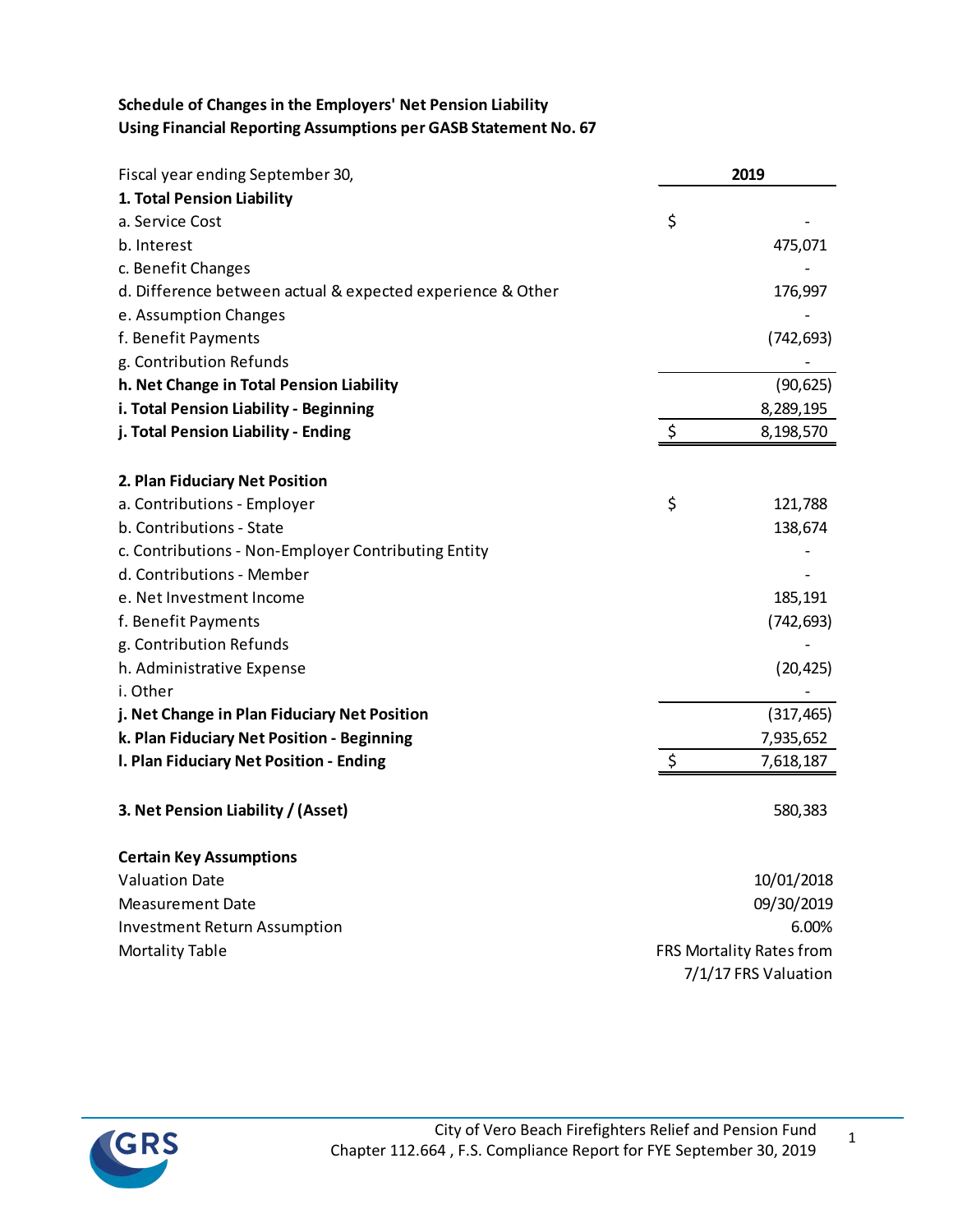# **Schedule of Changes in the Employers' Net Pension Liability Using Assumptions required under 112.664(1)(a), F.S.**

| Fiscal year ending September 30,                           | 2019                     |
|------------------------------------------------------------|--------------------------|
| 1. Total Pension Liability                                 |                          |
| a. Service Cost                                            | \$                       |
| b. Interest                                                | 475,071                  |
| c. Benefit Changes                                         |                          |
| d. Difference between actual & expected experience & Other | 176,997                  |
| e. Assumption Changes                                      |                          |
| f. Benefit Payments                                        | (742, 693)               |
| g. Contribution Refunds                                    |                          |
| h. Net Change in Total Pension Liability                   | (90, 625)                |
| i. Total Pension Liability - Beginning                     | 8,289,195                |
| j. Total Pension Liability - Ending                        | \$<br>8,198,570          |
| 2. Plan Fiduciary Net Position                             |                          |
| a. Contributions - Employer                                | \$<br>121,788            |
| b. Contributions - State                                   | 138,674                  |
| c. Contributions - Non-Employer Contributing Entity        |                          |
| d. Contributions - Member                                  |                          |
| e. Net Investment Income                                   | 185,191                  |
| f. Benefit Payments                                        | (742, 693)               |
| g. Contribution Refunds                                    |                          |
| h. Administrative Expense                                  | (20, 425)                |
| i. Other                                                   |                          |
| j. Net Change in Plan Fiduciary Net Position               | (317, 465)               |
| k. Plan Fiduciary Net Position - Beginning                 | 7,935,652                |
| I. Plan Fiduciary Net Position - Ending                    | \$<br>7,618,187          |
| 3. Net Pension Liability / (Asset)                         | 580,383                  |
| <b>Certain Key Assumptions</b>                             |                          |
| <b>Valuation Date</b>                                      | 10/01/2018               |
| Measurement Date                                           | 09/30/2019               |
| <b>Investment Return Assumption</b>                        | 6.00%                    |
| <b>Mortality Table</b>                                     | FRS Mortality Rates from |
|                                                            | 7/1/17 FRS Valuation     |

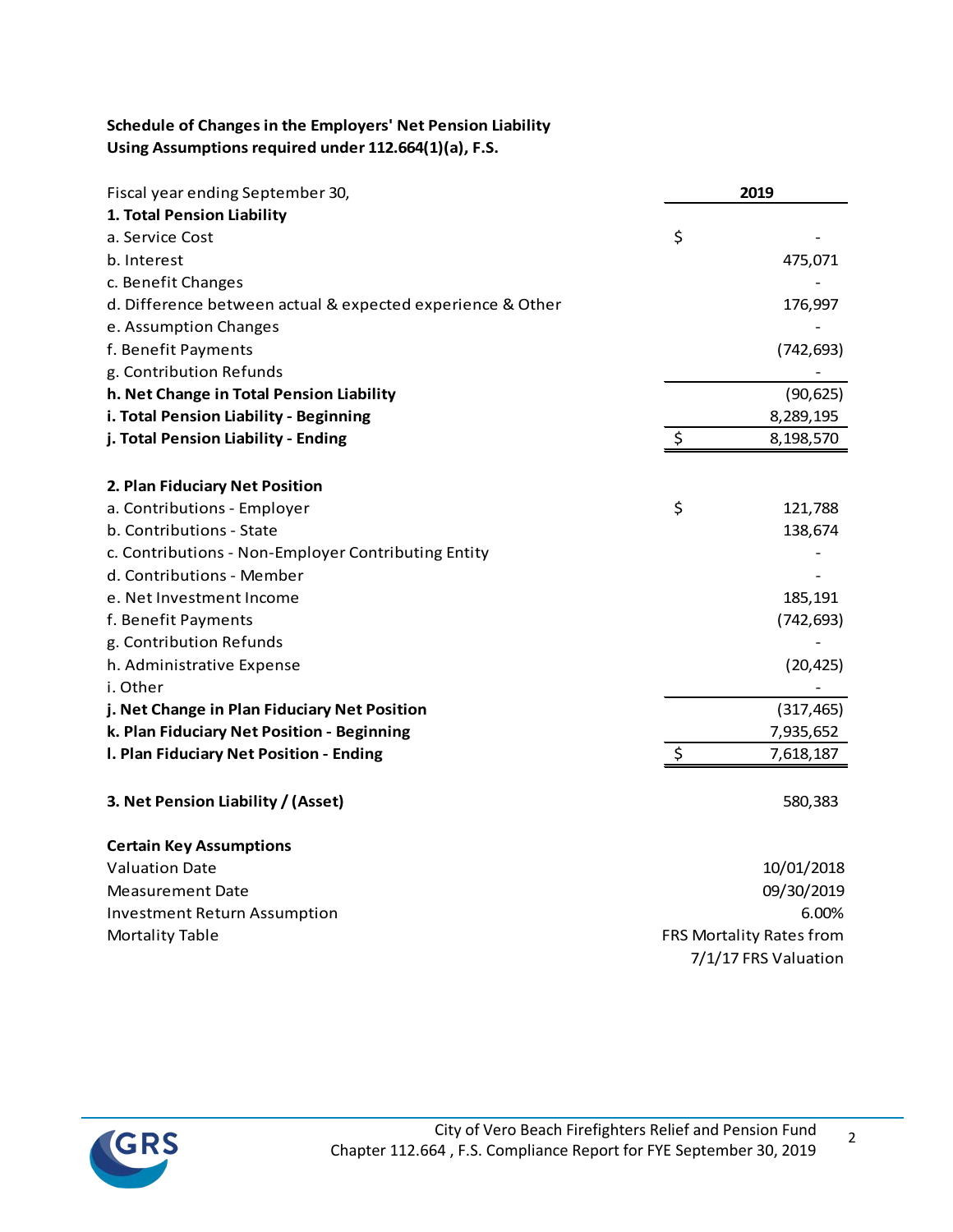# **Schedule of Changes in the Employers' Net Pension Liability Using Assumptions required under 112.664(1)(b), F.S.**

| Fiscal year ending September 30,                           | 2019                     |
|------------------------------------------------------------|--------------------------|
| 1. Total Pension Liability                                 |                          |
| a. Service Cost                                            | \$                       |
| b. Interest                                                | 387,208                  |
| c. Benefit Changes                                         |                          |
| d. Difference between actual & expected experience & Other |                          |
| e. Assumption Changes                                      |                          |
| f. Benefit Payments                                        | (742, 693)               |
| g. Contribution Refunds                                    |                          |
| h. Net Change in Total Pension Liability                   | (355, 485)               |
| i. Total Pension Liability - Beginning                     | 10,051,541               |
| j. Total Pension Liability - Ending                        | \$<br>9,696,056          |
| 2. Plan Fiduciary Net Position                             |                          |
| a. Contributions - Employer                                | \$<br>121,788            |
| b. Contributions - State                                   | 138,674                  |
| c. Contributions - Non-Employer Contributing Entity        |                          |
| d. Contributions - Member                                  |                          |
| e. Net Investment Income                                   | 185,191                  |
| f. Benefit Payments                                        | (742, 693)               |
| g. Contribution Refunds                                    |                          |
| h. Administrative Expense                                  | (20, 425)                |
| i. Other                                                   |                          |
| j. Net Change in Plan Fiduciary Net Position               | (317, 465)               |
| k. Plan Fiduciary Net Position - Beginning                 | 7,935,652                |
| I. Plan Fiduciary Net Position - Ending                    | \$<br>7,618,187          |
| 3. Net Pension Liability / (Asset)                         | 2,077,869                |
| <b>Certain Key Assumptions</b>                             |                          |
| <b>Valuation Date</b>                                      | 10/01/2018               |
| <b>Measurement Date</b>                                    | 09/30/2019               |
| <b>Investment Return Assumption</b>                        | 4.00%                    |
| <b>Mortality Table</b>                                     | FRS Mortality Rates from |
|                                                            | 7/1/17 FRS Valuation     |



3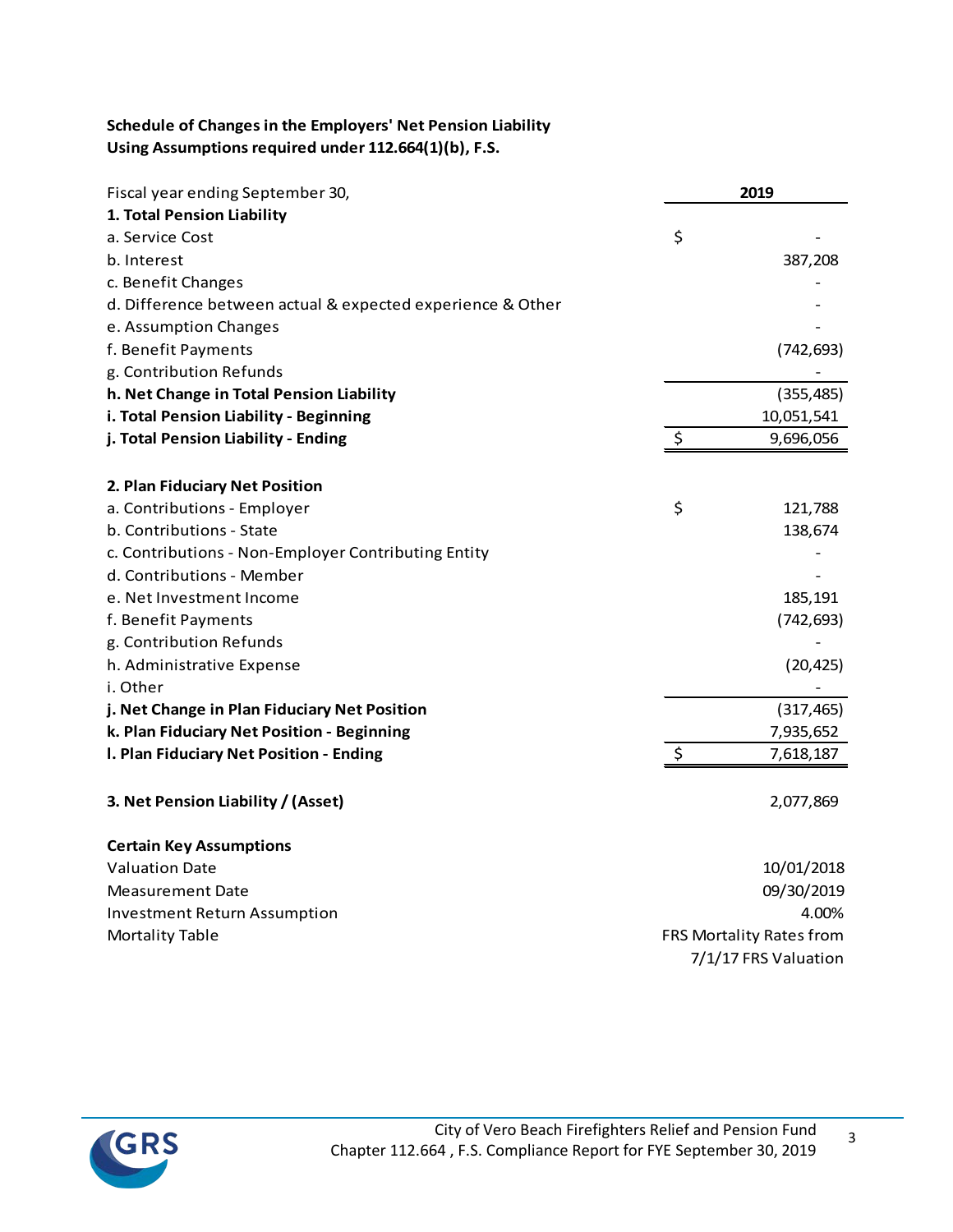## **Schedule of Changes in the Employers' Net Pension Liability Using Assumptions under 112.664(1)(b), F.S. except 2% higher investment return assumption**

| Fiscal year ending September 30,                           | 2019                     |
|------------------------------------------------------------|--------------------------|
| 1. Total Pension Liability                                 |                          |
| a. Service Cost                                            | \$                       |
| b. Interest                                                | 550,925                  |
| c. Benefit Changes                                         |                          |
| d. Difference between actual & expected experience & Other |                          |
| e. Assumption Changes                                      |                          |
| f. Benefit Payments                                        | (742, 693)               |
| g. Contribution Refunds                                    |                          |
| h. Net Change in Total Pension Liability                   | (191, 768)               |
| i. Total Pension Liability - Beginning                     | 7,257,911                |
| j. Total Pension Liability - Ending                        | \$<br>7,066,143          |
| 2. Plan Fiduciary Net Position                             |                          |
| a. Contributions - Employer                                | \$<br>121,788            |
| b. Contributions - State                                   | 138,674                  |
| c. Contributions - Non-Employer Contributing Entity        |                          |
| d. Contributions - Member                                  |                          |
| e. Net Investment Income                                   | 185,191                  |
| f. Benefit Payments                                        | (742, 693)               |
| g. Contribution Refunds                                    |                          |
| h. Administrative Expense                                  |                          |
| i. Other                                                   | (20, 425)                |
| j. Net Change in Plan Fiduciary Net Position               | (317, 465)               |
| k. Plan Fiduciary Net Position - Beginning                 | 7,935,652                |
| I. Plan Fiduciary Net Position - Ending                    | \$<br>7,618,187          |
|                                                            |                          |
| 3. Net Pension Liability / (Asset)                         | (552, 044)               |
| <b>Certain Key Assumptions</b>                             |                          |
| <b>Valuation Date</b>                                      | 10/01/2018               |
| <b>Measurement Date</b>                                    | 09/30/2019               |
| <b>Investment Return Assumption</b>                        | 8.00%                    |
| <b>Mortality Table</b>                                     | FRS Mortality Rates from |
|                                                            | 7/1/17 FRS Valuation     |

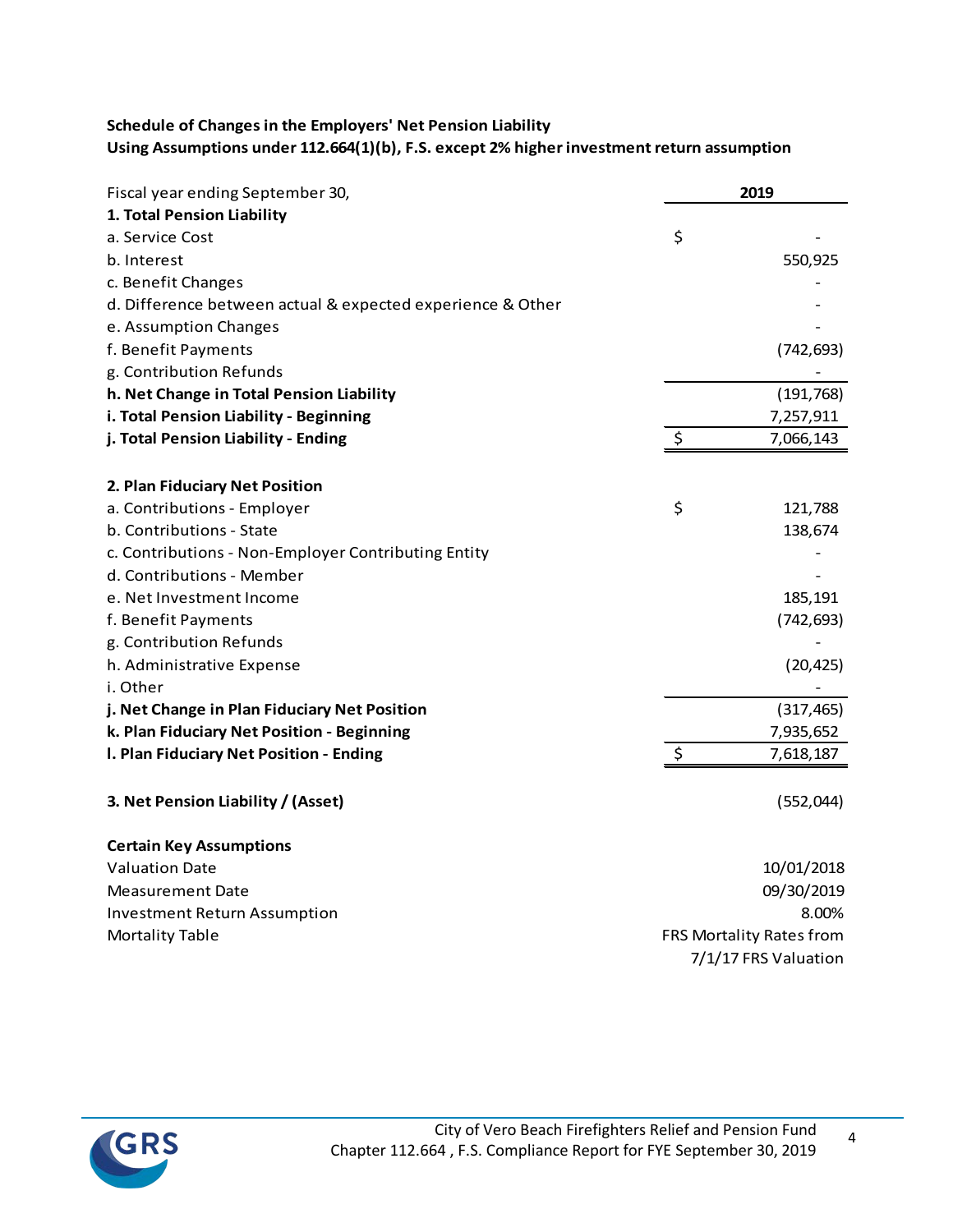# **Asset and Benefit Payment Projection**

**Not Reflecting Any Contributions from the Employer, State or Employee Using Assumptions from Plan's most recent actuarial valuation**

|            | <b>Market Value of</b> | <b>Expected Investment</b> | <b>Projected Benefit</b> | <b>Market Value of</b> |
|------------|------------------------|----------------------------|--------------------------|------------------------|
| <b>FYE</b> | <b>Assets (BOY)</b>    | Return                     | <b>Payments</b>          | <b>Assets (EOY)</b>    |
| 2020       | 7,618,187              | 435,494                    | 719,906                  | 7,333,775              |
| 2021       | 7,333,775              | 418,553                    | 715,787                  | 7,036,541              |
| 2022       | 7,036,541              | 400,870                    | 710,748                  | 6,726,663              |
| 2023       | 6,726,663              | 382,458                    | 704,716                  | 6,404,405              |
| 2024       | 6,404,405              | 363,336                    | 697,614                  | 6,070,127              |
| 2025       | 6,070,127              | 343,528                    | 689,327                  | 5,724,328              |
| 2026       | 5,724,328              | 323,067                    | 679,751                  | 5,367,644              |
| 2027       | 5,367,644              | 301,995                    | 668,776                  | 5,000,863              |
| 2028       | 5,000,863              | 280,365                    | 656,216                  | 4,625,013              |
| 2029       | 4,625,013              | 258,244                    | 641,907                  | 4,241,349              |
| 2030       | 4,241,349              | 235,710                    | 625,693                  | 3,851,367              |
| 2031       | 3,851,367              | 212,860                    | 607,413                  | 3,456,813              |
| 2032       | 3,456,813              | 189,798                    | 587,032                  | 3,059,579              |
| 2033       | 3,059,579              | 166,640                    | 564,496                  | 2,661,723              |
| 2034       | 2,661,723              | 143,509                    | 539,828                  | 2,265,403              |
| 2035       | 2,265,403              | 120,529                    | 513,172                  | 1,872,760              |
| 2036       | 1,872,760              | 97,830                     | 484,515                  | 1,486,076              |
| 2037       | 1,486,076              | 75,543                     | 454,042                  | 1,107,577              |
| 2038       | 1,107,577              | 53,792                     | 422,087                  | 739,282                |
| 2039       | 739,282                | 32,687                     | 388,987                  | 382,982                |
| 2040       | 382,982                | 12,323                     | 355,213                  | 40,092                 |
| 2041       | 40,092                 |                            | 321,129                  |                        |
| 2042       |                        |                            | 287,026                  |                        |
| 2043       |                        |                            | 253,564                  |                        |
| 2044       |                        |                            | 221,288                  |                        |
| 2045       |                        |                            | 190,535                  |                        |

| Number of years for which current market value of assets are adequate to sustain   |       |
|------------------------------------------------------------------------------------|-------|
| the payment of expected retirement benefits, reflecting no contributions from      |       |
| the Employer, Employee or State, contrary to Florida Statutes and Plan provisions: | 21.08 |

#### **Certain Key Assumptions**

Valuation Investment return assumption 6.00% Valuation Mortality Table **FRS Mortality Rates from 7/1/18 FRS Valuation** 

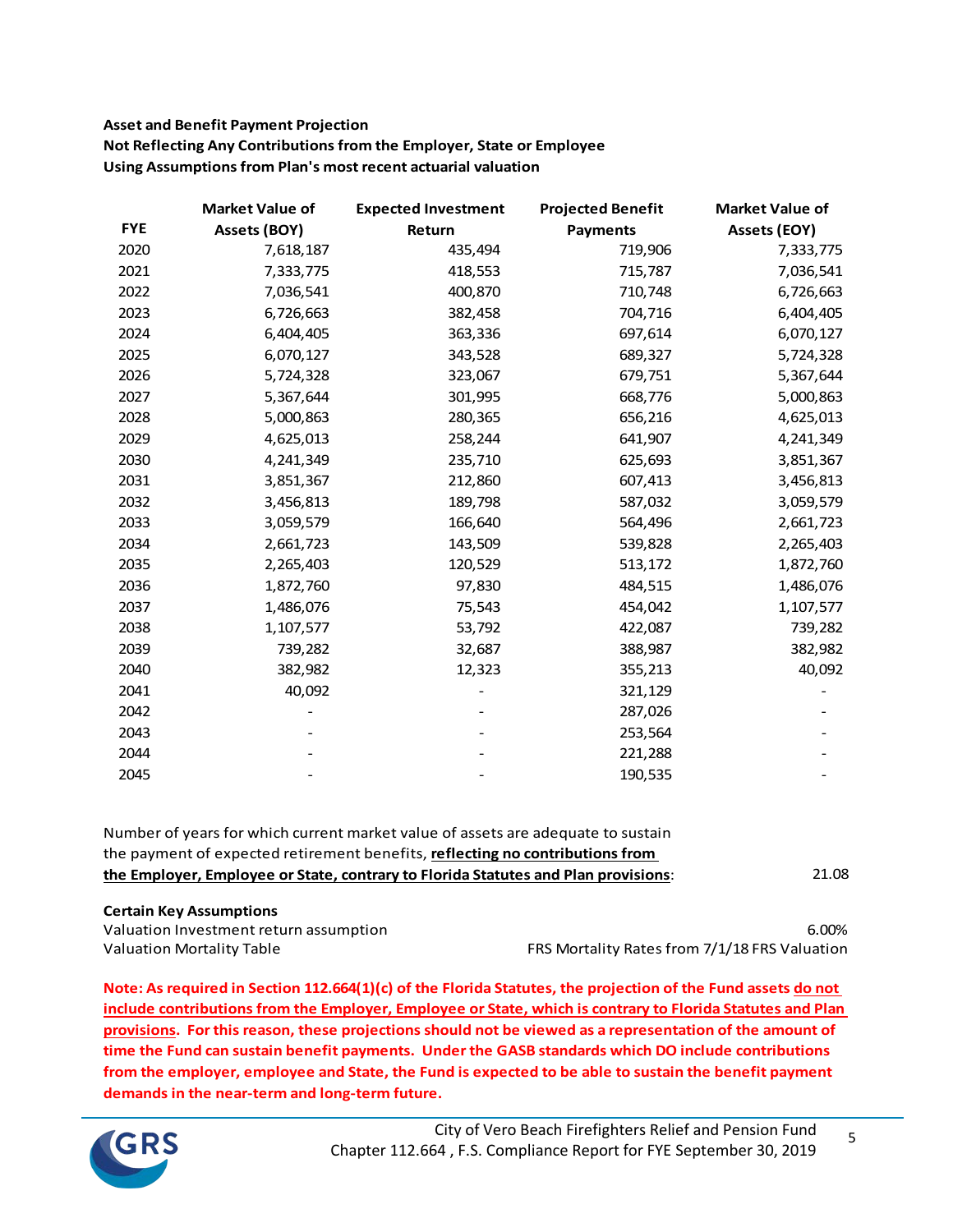## **Asset and Benefit Payment Projection Not Reflecting Any Contributions from the Employer, State or Employee Using Assumptions required under 112.664(1)(a), F.S.**

|            | <b>Market Value of</b> | <b>Expected Investment</b> | <b>Projected Benefit</b> | <b>Market Value of</b> |
|------------|------------------------|----------------------------|--------------------------|------------------------|
| <b>FYE</b> | Assets (BOY)           | Return                     | <b>Payments</b>          | <b>Assets (EOY)</b>    |
| 2020       | 7,618,187              | 435,494                    | 719,906                  | 7,333,775              |
| 2021       | 7,333,775              | 418,553                    | 715,787                  | 7,036,541              |
| 2022       | 7,036,541              | 400,870                    | 710,748                  | 6,726,663              |
| 2023       | 6,726,663              | 382,458                    | 704,716                  | 6,404,405              |
| 2024       | 6,404,405              | 363,336                    | 697,614                  | 6,070,127              |
| 2025       | 6,070,127              | 343,528                    | 689,327                  | 5,724,328              |
| 2026       | 5,724,328              | 323,067                    | 679,751                  | 5,367,644              |
| 2027       | 5,367,644              | 301,995                    | 668,776                  | 5,000,863              |
| 2028       | 5,000,863              | 280,365                    | 656,216                  | 4,625,013              |
| 2029       | 4,625,013              | 258,244                    | 641,907                  | 4,241,349              |
| 2030       | 4,241,349              | 235,710                    | 625,693                  | 3,851,367              |
| 2031       | 3,851,367              | 212,860                    | 607,413                  | 3,456,813              |
| 2032       | 3,456,813              | 189,798                    | 587,032                  | 3,059,579              |
| 2033       | 3,059,579              | 166,640                    | 564,496                  | 2,661,723              |
| 2034       | 2,661,723              | 143,509                    | 539,828                  | 2,265,403              |
| 2035       | 2,265,403              | 120,529                    | 513,172                  | 1,872,760              |
| 2036       | 1,872,760              | 97,830                     | 484,515                  | 1,486,076              |
| 2037       | 1,486,076              | 75,543                     | 454,042                  | 1,107,577              |
| 2038       | 1,107,577              | 53,792                     | 422,087                  | 739,282                |
| 2039       | 739,282                | 32,687                     | 388,987                  | 382,982                |
| 2040       | 382,982                | 12,323                     | 355,213                  | 40,092                 |
| 2041       | 40,092                 |                            | 321,129                  |                        |
| 2042       |                        |                            | 287,026                  |                        |
| 2043       |                        |                            | 253,564                  |                        |
| 2044       |                        |                            | 221,288                  |                        |
| 2045       |                        |                            | 190,535                  |                        |

21.08 Number of years for which current market value of assets are adequate to sustain the payment of expected retirement benefits, **reflecting no contributions from the Employer, Employee or State, contrary to Florida Statutes and Plan provisions**:

## **Certain Key Assumptions**

Valuation Investment return assumption 6.00%

Valuation Mortality Table FRS Mortality Rates from 7/1/18 FRS Valuation

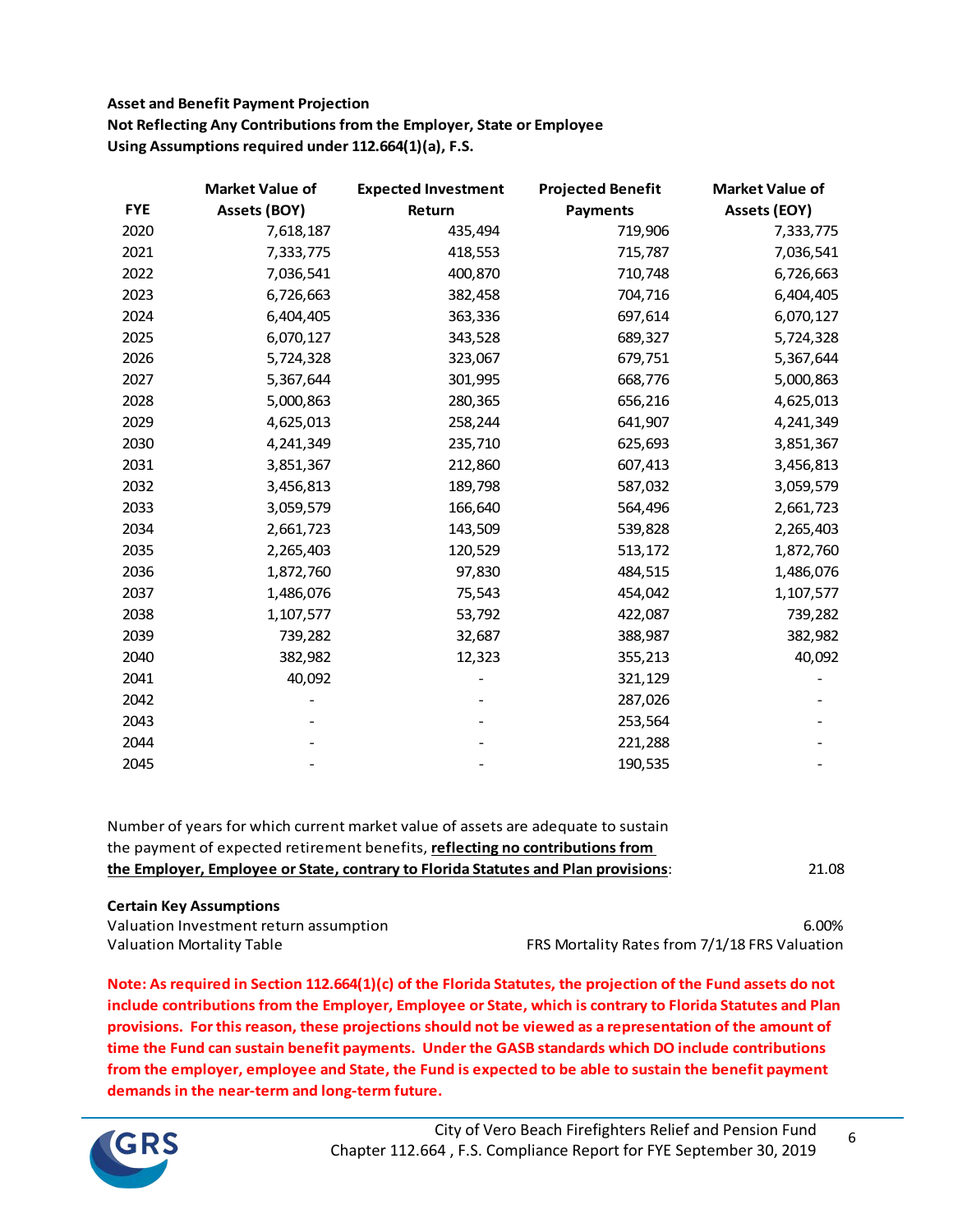## **Asset and Benefit Payment Projection Not Reflecting Any Contributions from the Employer, State or Employee Using Assumptions required under 112.664(1)(b), F.S.**

|            | <b>Market Value of</b> | <b>Expected Investment</b> | <b>Projected Benefit</b> | <b>Market Value of</b> |
|------------|------------------------|----------------------------|--------------------------|------------------------|
| <b>FYE</b> | Assets (BOY)           | Return                     | <b>Payments</b>          | <b>Assets (EOY)</b>    |
| 2020       | 7,618,187              | 290,329                    | 719,906                  | 7,188,610              |
| 2021       | 7,188,610              | 273,229                    | 715,787                  | 6,746,052              |
| 2022       | 6,746,052              | 255,627                    | 710,748                  | 6,290,931              |
| 2023       | 6,290,931              | 237,543                    | 704,716                  | 5,823,758              |
| 2024       | 5,823,758              | 218,998                    | 697,614                  | 5,345,142              |
| 2025       | 5,345,142              | 200,019                    | 689,327                  | 4,855,834              |
| 2026       | 4,855,834              | 180,638                    | 679,751                  | 4,356,722              |
| 2027       | 4,356,722              | 160,893                    | 668,776                  | 3,848,839              |
| 2028       | 3,848,839              | 140,829                    | 656,216                  | 3,333,452              |
| 2029       | 3,333,452              | 120,500                    | 641,907                  | 2,812,045              |
| 2030       | 2,812,045              | 99,968                     | 625,693                  | 2,286,320              |
| 2031       | 2,286,320              | 79,305                     | 607,413                  | 1,758,212              |
| 2032       | 1,758,212              | 58,588                     | 587,032                  | 1,229,767              |
| 2033       | 1,229,767              | 37,901                     | 564,496                  | 703,172                |
| 2034       | 703,172                | 17,330                     | 539,828                  | 180,675                |
| 2035       | 180,675                |                            | 513,172                  |                        |
| 2036       |                        |                            | 484,515                  |                        |
| 2037       |                        |                            | 454,042                  |                        |
| 2038       |                        |                            | 422,087                  |                        |
| 2039       |                        |                            | 388,987                  |                        |
| 2040       |                        |                            | 355,213                  |                        |
| 2041       |                        |                            | 321,129                  |                        |
| 2042       |                        |                            | 287,026                  |                        |
| 2043       |                        |                            | 253,564                  |                        |
| 2044       |                        |                            | 221,288                  |                        |
| 2045       |                        |                            | 190,535                  |                        |

| Number of years for which current market value of assets are adequate to sustain   |       |
|------------------------------------------------------------------------------------|-------|
| the payment of expected retirement benefits, reflecting no contributions from      |       |
| the Employer, Employee or State, contrary to Florida Statutes and Plan provisions: | 15.33 |

#### **Certain Key Assumptions**

Valuation Investment return assumption and the control of the control of the control of the control of the control of the control of the control of the control of the control of the control of the control of the control of Valuation Mortality Table FRS Mortality Rates from 7/1/18 FRS Valuation

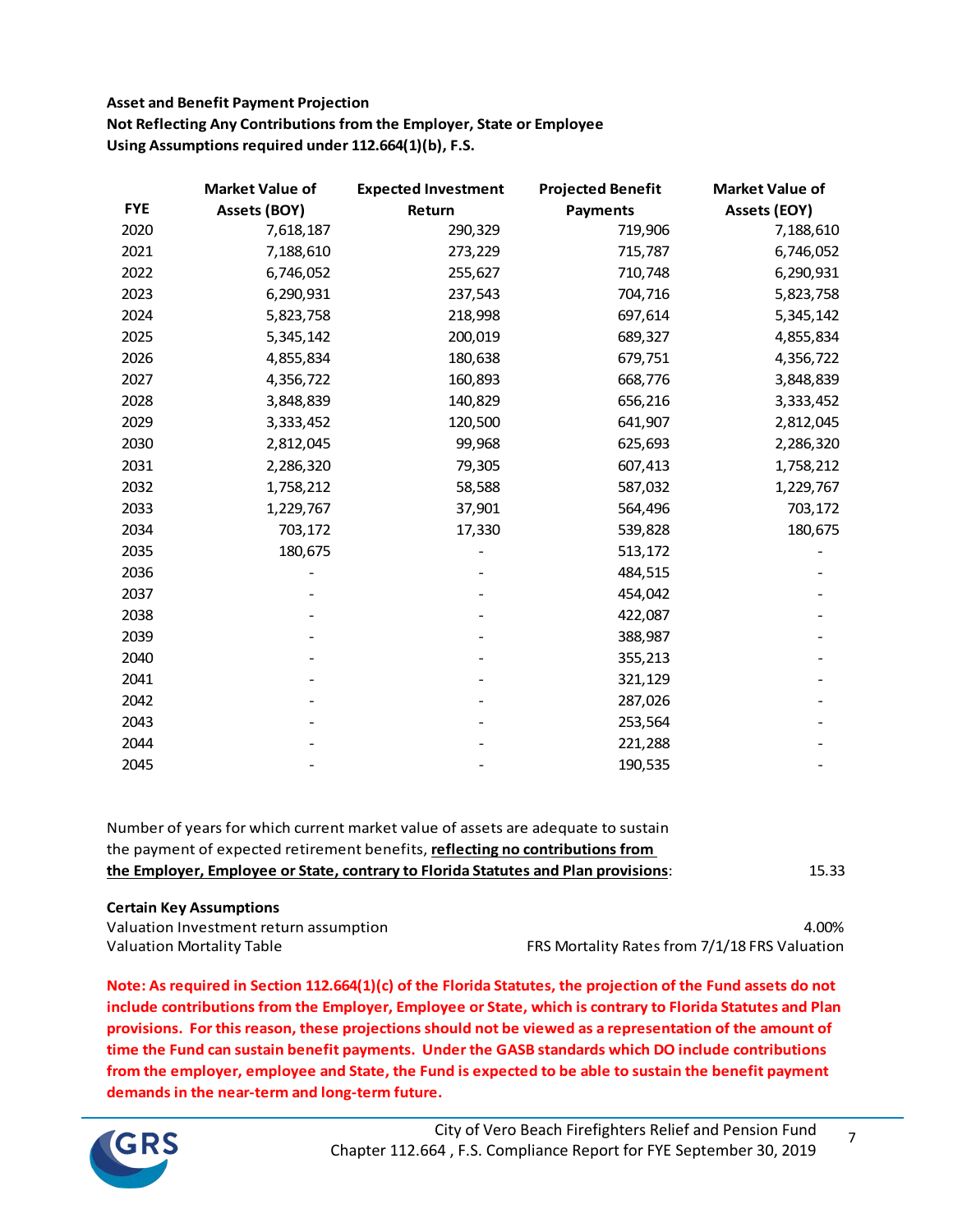## **Asset and Benefit Payment Projection**

**Not Reflecting Any Contributions from the Employer, State or Employee Using Assumptions under 112.664(1)(b), F.S. except 2% higher investment return assumption**

|            | <b>Market Value of</b> | <b>Expected Investment</b> | <b>Projected Benefit</b> | <b>Market Value of</b> |
|------------|------------------------|----------------------------|--------------------------|------------------------|
| <b>FYE</b> | <b>Assets (BOY)</b>    | Return                     | <b>Payments</b>          | <b>Assets (EOY)</b>    |
| 2020       | 7,618,187              | 580,659                    | 719,906                  | 7,478,940              |
| 2021       | 7,478,940              | 569,684                    | 715,787                  | 7,332,836              |
| 2022       | 7,332,836              | 558,197                    | 710,748                  | 7,180,285              |
| 2023       | 7,180,285              | 546,234                    | 704,716                  | 7,021,804              |
| 2024       | 7,021,804              | 533,840                    | 697,614                  | 6,858,029              |
| 2025       | 6,858,029              | 521,069                    | 689,327                  | 6,689,772              |
| 2026       | 6,689,772              | 507,992                    | 679,751                  | 6,518,012              |
| 2027       | 6,518,012              | 494,690                    | 668,776                  | 6,343,926              |
| 2028       | 6,343,926              | 481,265                    | 656,216                  | 6,168,976              |
| 2029       | 6,168,976              | 467,842                    | 641,907                  | 5,994,910              |
| 2030       | 5,994,910              | 454,565                    | 625,693                  | 5,823,783              |
| 2031       | 5,823,783              | 441,606                    | 607,413                  | 5,657,976              |
| 2032       | 5,657,976              | 429,157                    | 587,032                  | 5,500,100              |
| 2033       | 5,500,100              | 417,428                    | 564,496                  | 5,353,033              |
| 2034       | 5,353,033              | 406,649                    | 539,828                  | 5,219,854              |
| 2035       | 5,219,854              | 397,061                    | 513,172                  | 5,103,744              |
| 2036       | 5,103,744              | 388,919                    | 484,515                  | 5,008,147              |
| 2037       | 5,008,147              | 382,490                    | 454,042                  | 4,936,596              |
| 2038       | 4,936,596              | 378,044                    | 422,087                  | 4,892,553              |
| 2039       | 4,892,553              | 375,845                    | 388,987                  | 4,879,410              |
| 2040       | 4,879,410              | 376,144                    | 355,213                  | 4,900,342              |
| 2041       | 4,900,342              | 379,182                    | 321,129                  | 4,958,395              |
| 2042       | 4,958,395              | 385,191                    | 287,026                  | 5,056,560              |
| 2043       | 5,056,560              | 394,382                    | 253,564                  | 5,197,378              |
| 2044       | 5,197,378              | 406,939                    | 221,288                  | 5,383,028              |
| 2045       | 5,383,028              | 423,021                    | 190,535                  | 5,615,514              |

| the Employer, Employee or State, contrary to Florida Statutes and Plan provisions:   | N/A |
|--------------------------------------------------------------------------------------|-----|
| the payment of expected retirement benefits, <b>reflecting no contributions from</b> |     |
| Number of years for which current market value of assets are adequate to sustain     |     |

## **Certain Key Assumptions**

Valuation Investment return assumption 8.00% Valuation Mortality Table **FRS Mortality Rates from 7/1/18 FRS Valuation**